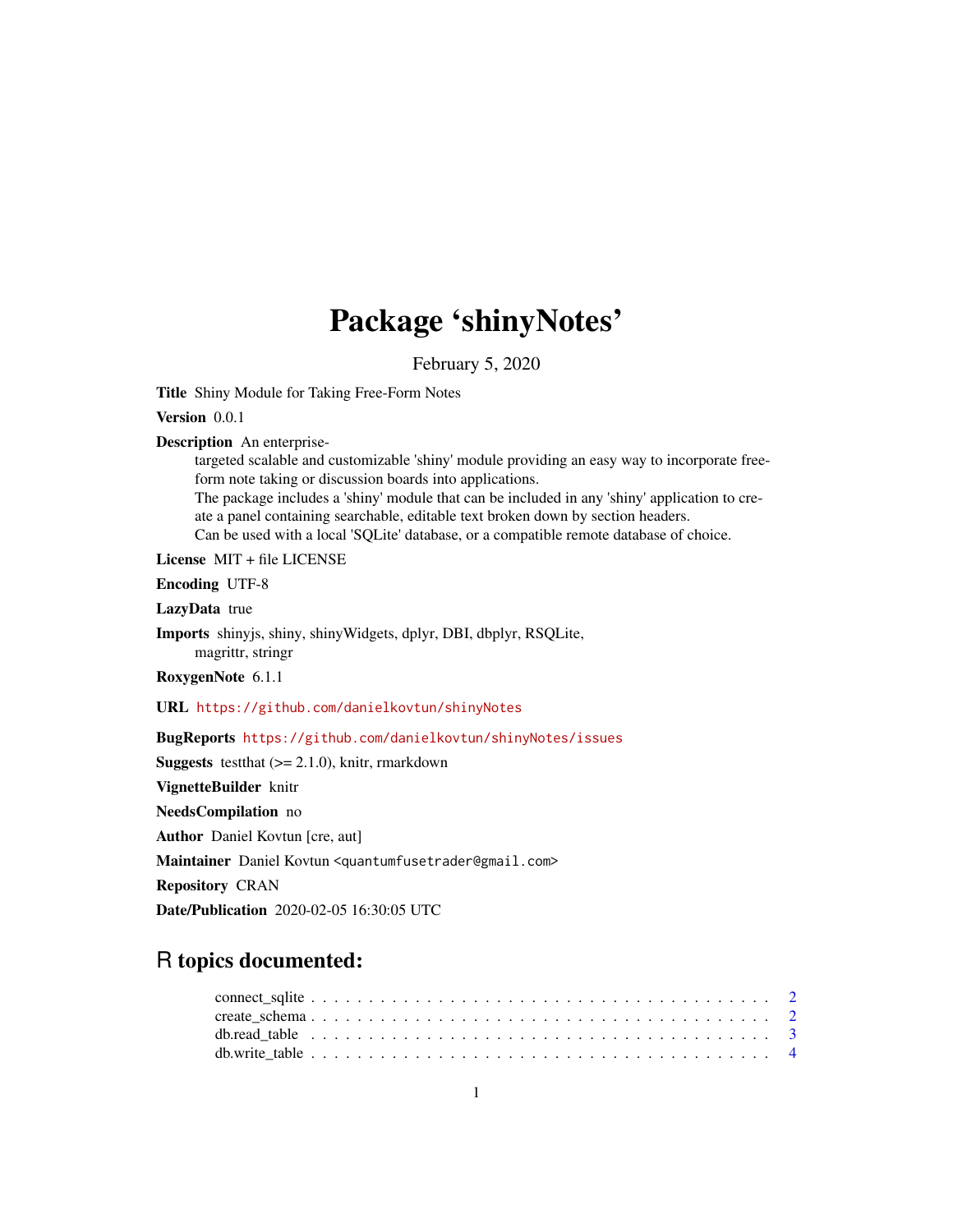<span id="page-1-0"></span>

| Index |  |  |  |  |  |  |  |  |  |  |  |  |  |  |  |  |  |  |  |
|-------|--|--|--|--|--|--|--|--|--|--|--|--|--|--|--|--|--|--|--|
|       |  |  |  |  |  |  |  |  |  |  |  |  |  |  |  |  |  |  |  |
|       |  |  |  |  |  |  |  |  |  |  |  |  |  |  |  |  |  |  |  |
|       |  |  |  |  |  |  |  |  |  |  |  |  |  |  |  |  |  |  |  |
|       |  |  |  |  |  |  |  |  |  |  |  |  |  |  |  |  |  |  |  |

connect\_sqlite *Connect to an SQLite database*

#### Description

Wrapper function to return a [SQLiteConnection](#page-0-0) object for local development.

#### Usage

```
connect_sqlite(auto_disconnect = TRUE)
```
#### Arguments

auto\_disconnect

Should the connection be automatically closed when the src is deleted? Set to TRUE if you initialize the connection the call to src\_dbi(). Pass NA to autodisconnect but print a message when this happens.

#### Value

Returns an S4 object that inherits from DBIConnection. This object is used to communicate with the database engine. Under the hood, dbConnect() returns an object of class SQLiteConnection. See [dbConnect\(\)](#page-0-0) for more details.

#### Examples

connect\_sqlite()

create\_schema *Add schema to a SQLite database*

#### Description

Wrapper function to create a new schema in a SQLite database for local development.

#### Usage

```
create_schema(schema, con)
```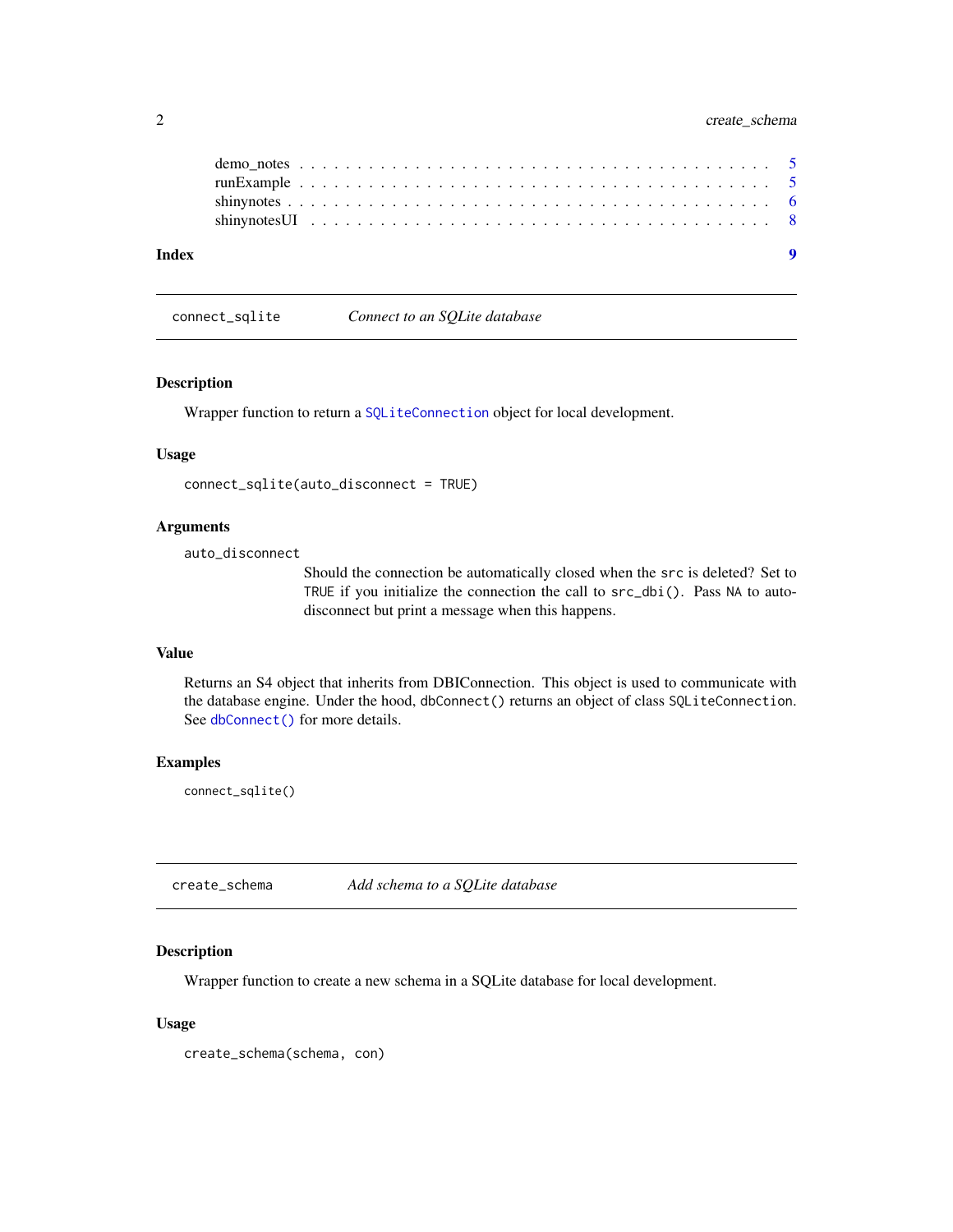#### <span id="page-2-0"></span>db.read\_table 3

#### Arguments

| schema | Schema name                                                                              |
|--------|------------------------------------------------------------------------------------------|
| con    | A SQLiteConnection-class object, produced by dbConnect() or shinyNotes::connect_sqlite() |

#### Value

None. Executes SQL query and returns silently.

#### Examples

```
con <- connect_sqlite()
create_schema(con, schema = "demo")
```

| db.read table | Read remote database tables into data frames with additional valida- |
|---------------|----------------------------------------------------------------------|
|               | tion                                                                 |

#### Description

Wrapper function to read table from default or custom schema, and return NA by default if an error is encountered.

#### Usage

```
db.read_table(con, table, schema = NA, collect = TRUE,
 error_value = NA)
```
#### Arguments

| con         | An object that inherits from DBIConnection-class, typically generated by<br>dbConnect()                    |
|-------------|------------------------------------------------------------------------------------------------------------|
| table       | A character string specifying the DBMS table name.                                                         |
| schema      | A character string specifying the schema in which the table is nested.                                     |
| collect     | A logical specifying whether the query results should be collected into memory<br>or left as a lazy query. |
| error_value | Error value to return if dbReadTable() fails. Default is NA.                                               |

#### Value

If the SQL query executes successfully, the return value will be an object of class [tibble](#page-0-0). If an error is encountered, the return value will be inherited from the error\_value argument provided (default is NA).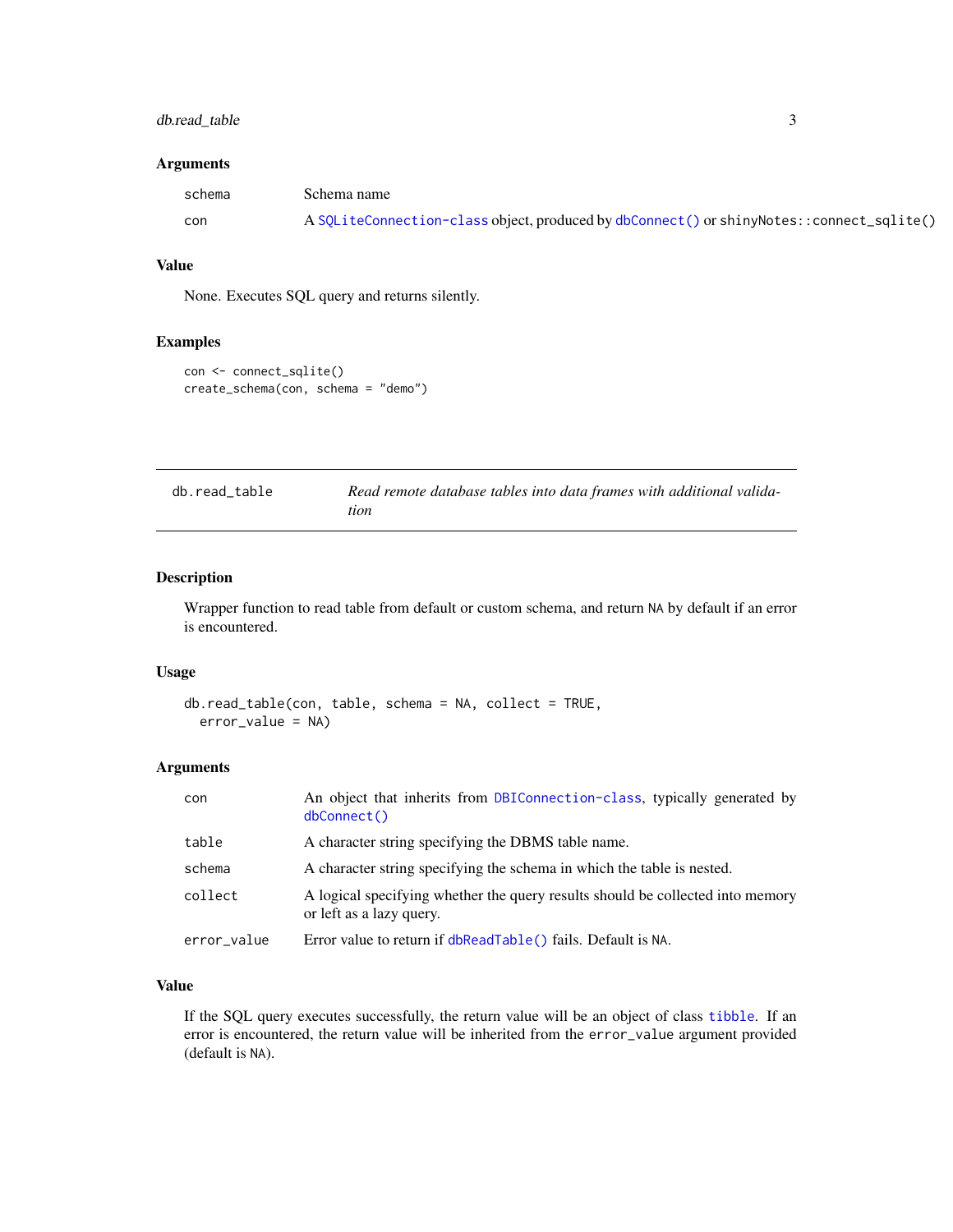#### Examples

```
con <- connect_sqlite(auto_disconnect = FALSE)
dplyr::copy_to(con, iris, "df", temporary = FALSE)
db.read_table(con = con, table = 'df')
```
db.write\_table *Write data frames to remote database tables with additional validation*

#### Description

Wrapper function to write data to table in default or custom schema. Returns TRUE if successful, FALSE otherwise.

#### Usage

```
db.write_table(con, data, table, schema = NA, append_only = FALSE,
  drop_overwrite = NA)
```
#### Arguments

| con         | An object that inherits from DBIConnection-class, typically generated by<br>dbConnect()                                                                       |
|-------------|---------------------------------------------------------------------------------------------------------------------------------------------------------------|
| data        | A data. frame, tbl, or other valid SQL data type containing the data to write to<br>the database.                                                             |
| table       | A character string specifying the DBMS table name.                                                                                                            |
| schema      | A character string specifying the schema in which the table is nested.                                                                                        |
| append_only | A logical specifying whether the operation is INSERT or UPDATE. Default of<br>append_only = FALSE means execute DELETE on table, and update with new<br>data. |
|             | drop_overwrite A logical specifying whether the operation is DROP and INSERT. This will over-<br>write any existing field types.                              |

### Value

Returns TRUE if the SQL query executes successfully, FALSE otherwise.

#### Examples

```
connection <- connect_sqlite(auto_disconnect = FALSE)
db.write_table(con = connection, table = 'iris', data = iris)
```
<span id="page-3-0"></span>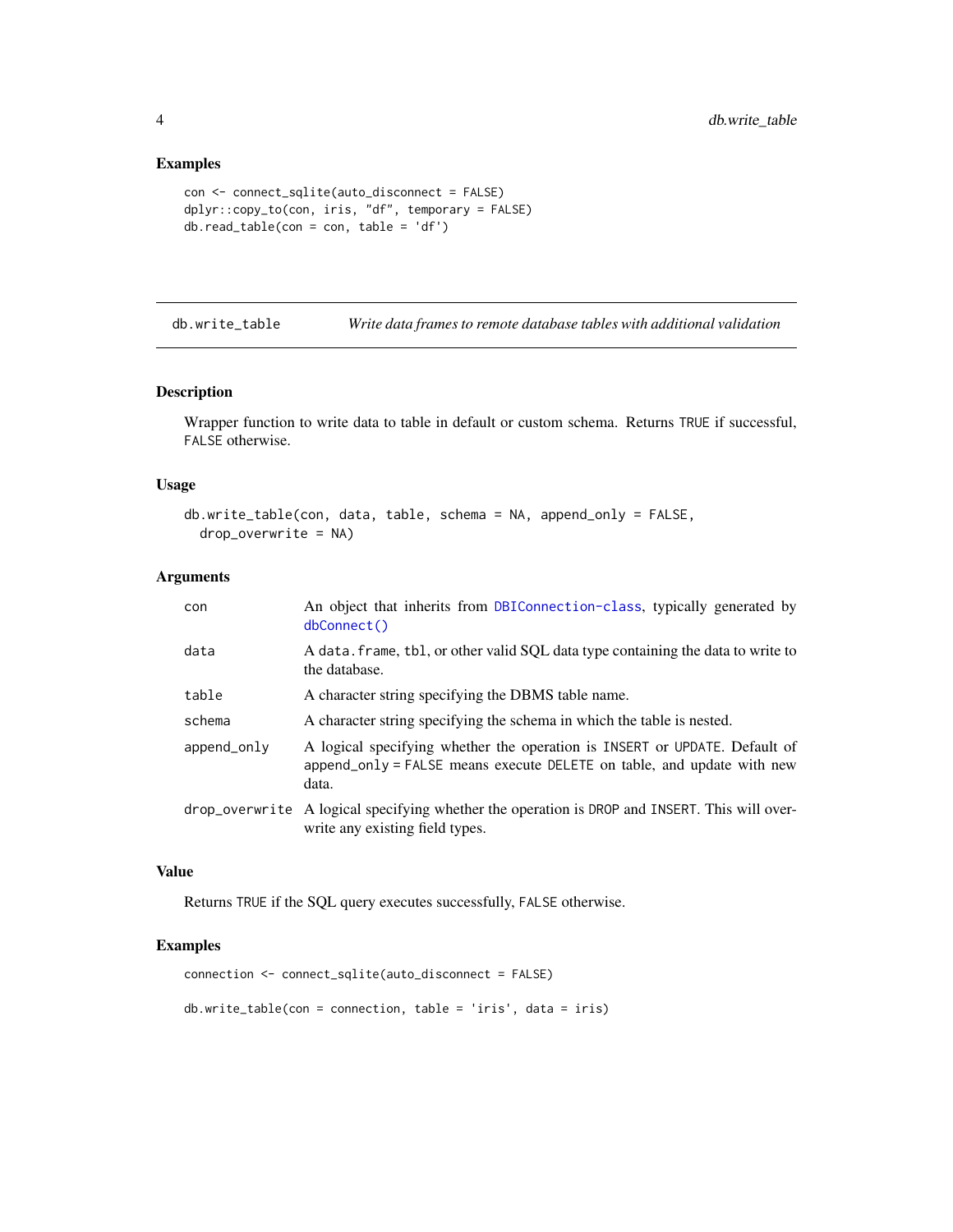<span id="page-4-0"></span>

#### Description

A dataset containing package functions and their titles for the shiny, shinyWidgets and dplyr packages. Formatted in a structure compatible with the shinyNotes::shinynotes module.

#### Usage

demo\_notes

#### Format

A tibble with 274 rows and 3 variables:

package package title, character class category function name, character class update function title, character class ...

#### Source

[shiny help pages](https://CRAN.R-project.org/package=shiny) [shinyWidgets help pages](https://CRAN.R-project.org/package=shinyWidgets) [dplyr help pages](https://CRAN.R-project.org/package=dplyr)

runExample *Run shinyNotes examples*

#### Description

Launch a rpredictit example Shiny app that shows how to easily use shinyNotes in a Shiny app.

Run without any arguments to see a list of available example apps.

#### Usage

```
runExample(example)
```
#### Arguments

example The app to launch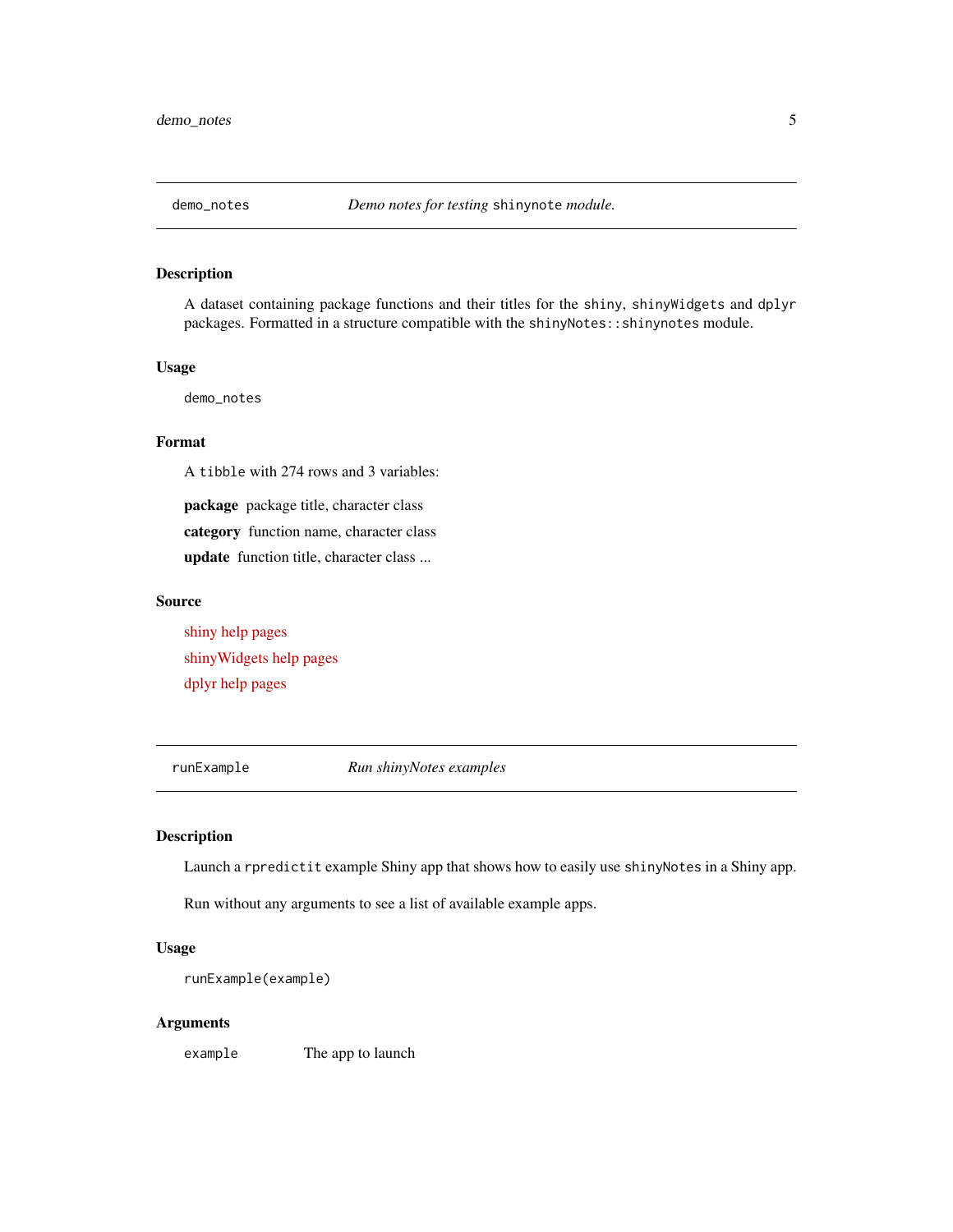### <span id="page-5-0"></span>Value

None. Runs a demo Shiny application. This function normally does not return; interrupt R to stop the application.

#### Examples

```
## Only run this example in interactive R sessions
if (interactive()) {
  # List all available example apps
  runExample()
  runExample("demo")
}
```
#### shinynotes *Shiny notes module - server function*

#### Description

Server function for the shinynotes module.

#### Usage

```
shinynotes(input, output, session, group_column, selected_group,
 group_options, table_id, db_conn, category_options = NA,
 style_options = default_styles())
```
#### Arguments

| input            | Standard shiny input                                                                                |
|------------------|-----------------------------------------------------------------------------------------------------|
| output           | Standard shiny output                                                                               |
| session          | Standard shiny session                                                                              |
| group_column     | Column in table to group and filter notes by.                                                       |
|                  | selected_group Currently selected group column value.                                               |
| group_options    | Group column row value options.                                                                     |
| table_id         | Named list with member 'table' and 'schema' referring to a database table con-<br>taining notes.    |
| db_conn          | An object that inherits from DBIConnection-class, typically generated by<br>dbConnect()             |
| category_options |                                                                                                     |
|                  | Category column row value options. Useful if table is empty. Default is NA<br>(retrieved from data) |
| style_options    | Optional named list of CSS styles to apply to note panel elements.                                  |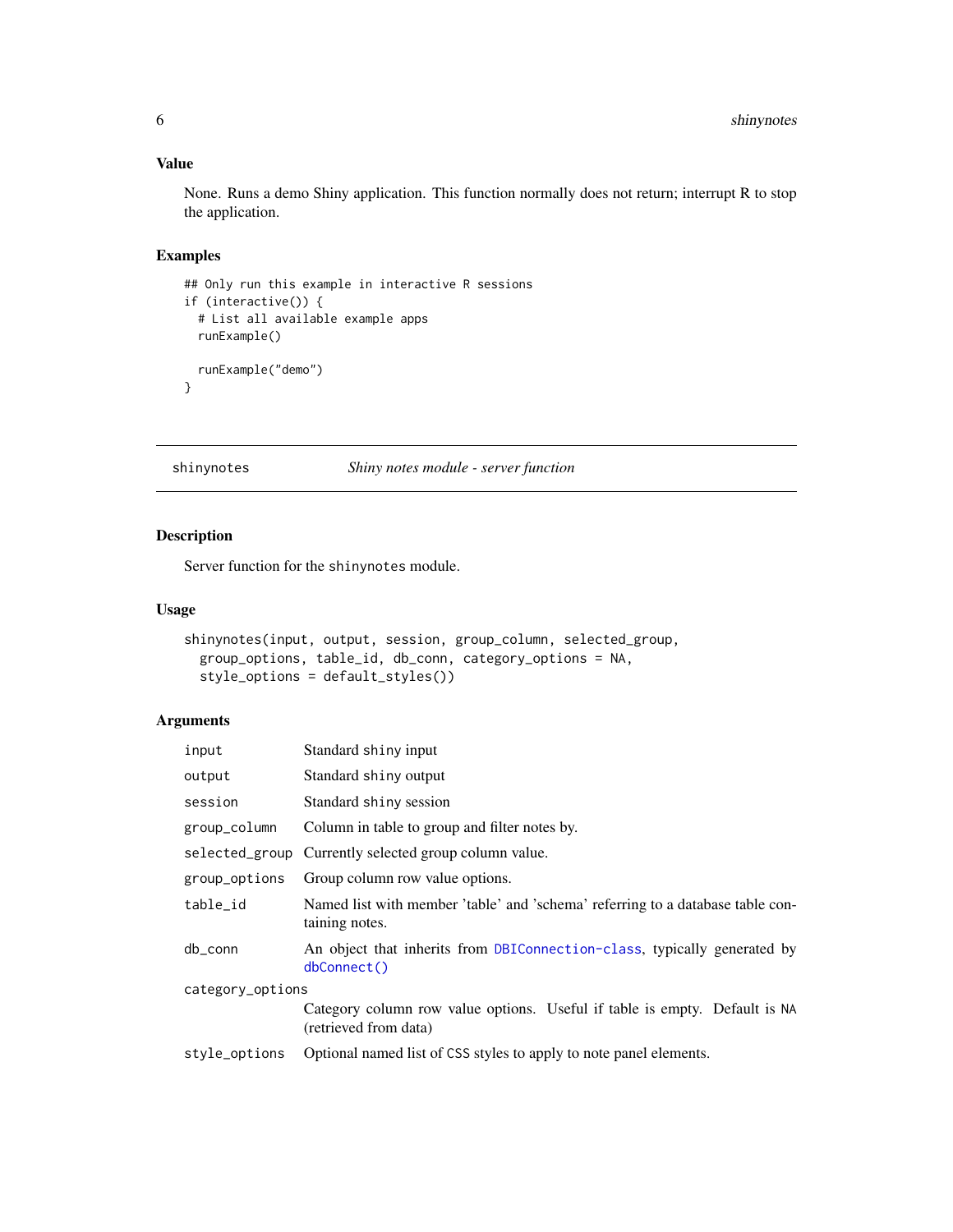#### shinynotes 7

#### Details

The style\_options argument contains the following default values:

- type = "paragraph"
- header
	- $-$  color = "#4b2c71"
	- style = "font-weight: bold; text-decoration: underline;"
- panel
	- status = "default"
	- $-$  background  $=$  "#fdfeff"
	- scrollY = "scroll"
	- $-$  max\_height = "600px"
	- $-$  height = "100
	- $-$  padding  $=$  "4px"
	- $-$  width  $=$  "100
	- $-$  border\_width = "2px"
	- border\_radius = "4px"
	- border\_style = "solid"
	- $-$  border\_color = "#f5f5f5"
	- style = "text-align:left; margin-right:1px;"
- paragraph\_style = "margin: 0px 0px 1px;white-space: pre-wrap;"
- bullet\_style = "white-space: pre-wrap;"
- hr\_style = "margin-top:10px; margin-bottom:10px;"
- ignoreCase = TRUE

#### Value

Module server component. Reactive expression containing the currently selected note data and database connection.

#### Examples

```
if(interactive()){
 shiny::callModule(
   module = shinynotes,
   id = "paragraph",
   style_options = shiny::reactive({
   list(
      "type" = "bullets",
     "header" = list("color" = "#ccc"),
      "panel" = list("scrollY" = TRUE)
     )
   }),
   group_column = "package",
    selected_group = shiny::reactive("shiny"),
   group_options = c("shiny", "shinyWidgets", "dplyr"),
```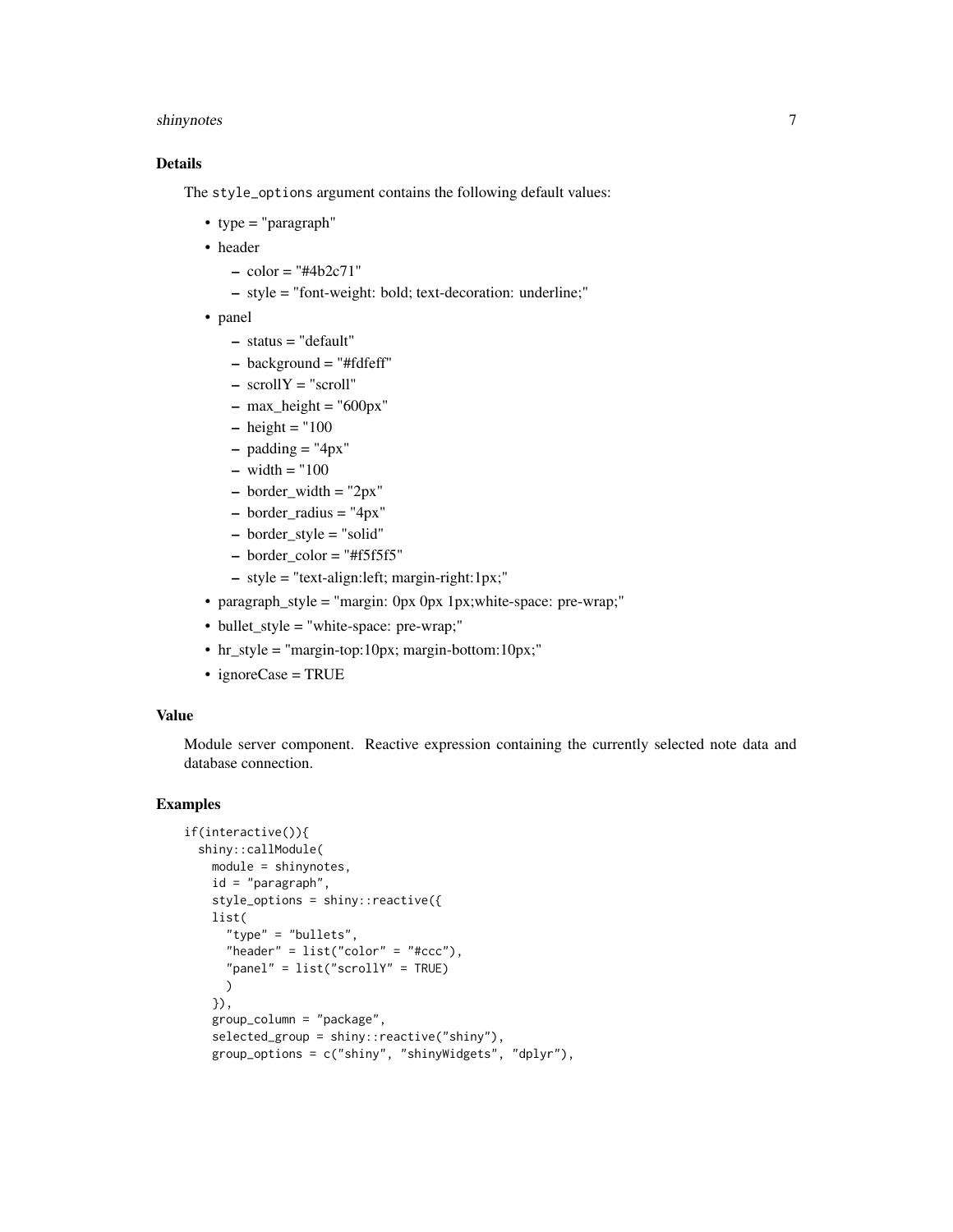```
table_id = list(table = "scroll_demo", schema = "notes"),
   db_conn = connect_sqlite(auto_disconnect = FALSE)
 )
}
```
shinynotesUI *Shiny notes module - UI function*

#### Description

UI function for the shinynotes module.

#### Usage

shinynotesUI(id)

#### Arguments

id An ID string that will be used to assign the module's namespace.

#### Value

Note module UI, containing note panel and control buttons. An HTML tag object that can be rendered as HTML using [as.character\(\)](#page-0-0).

#### Examples

```
if(interactive()){
shinynotesUI(id = 'paragraph')
}
```
<span id="page-7-0"></span>